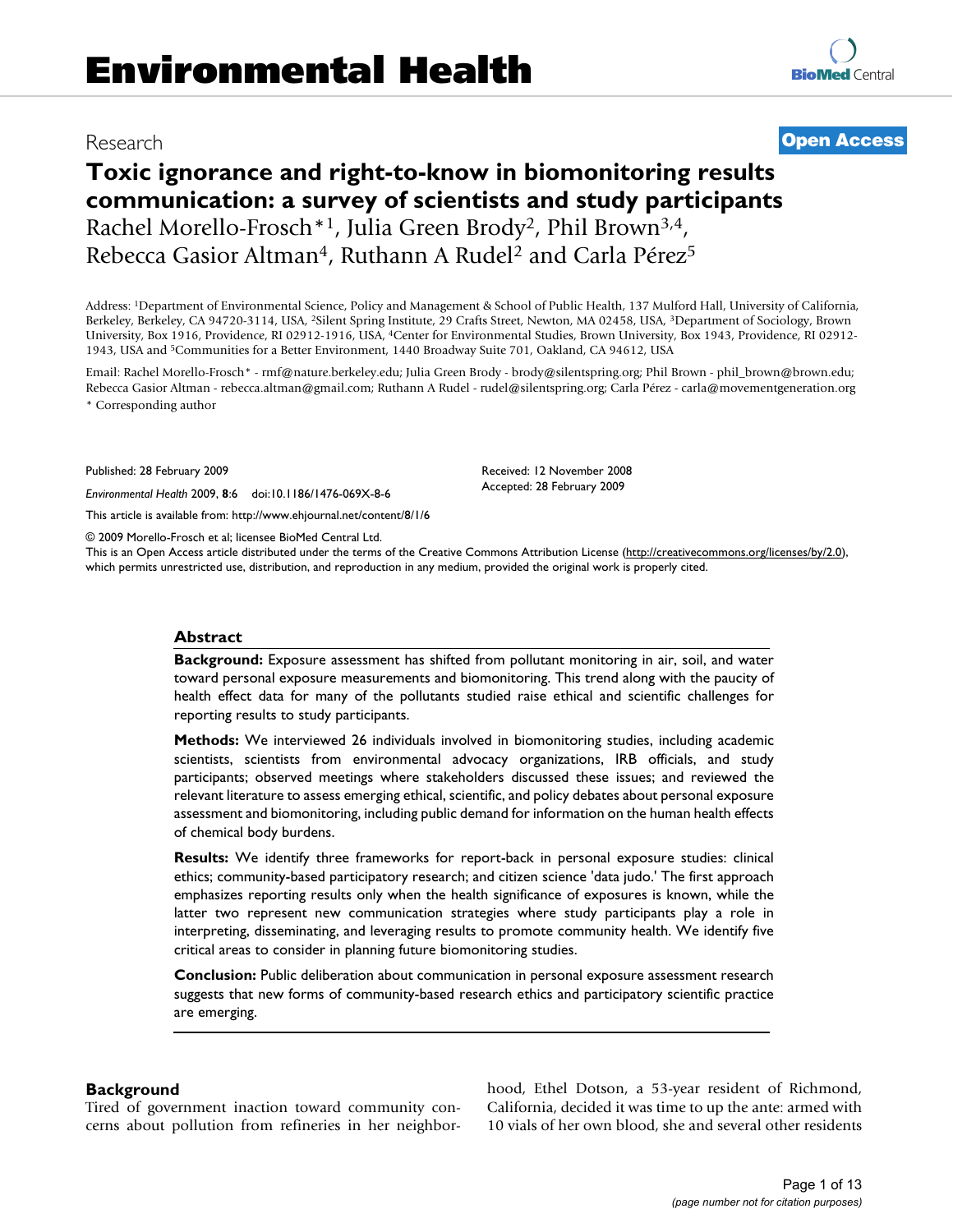gathered in front of California's Hazardous Materials Laboratory and demanded that officials test their blood for dioxin and other contaminants. "I have a right to know what's in my body," she argued [1]. Dotson's demand to document 'chemical trespass' [2] in her body reveals the scientific promise as well as policy and ethical challenges of the rapidly expanding field of chemical biomonitoring.

Biomonitoring, or body burden research, involves the assessment of the presence and concentration of chemicals in humans by measuring the parent chemical, its metabolite, or reaction product in human blood, urine, breast milk, saliva, breath, hair, or other tissue [3]. Biomonitoring as a tool for human exposure assessment has been used for decades, particularly in occupational settings [4,5], and, perhaps most commonly, for lead, starting in the late 1800s [6]. Later, biomonitoring studies by the Centers for Disease Control (CDC) during 1976–1980 documented significant declines in blood lead levels corresponding to the decline of lead in gasoline [7]. Population-based biomonitoring of blood lead levels in children was adopted to track the effectiveness of poisoning prevention strategies and to detect cases where exposures from homes contaminated with lead paint need to be remediated [8].

As public health increasingly targets the environmental determinants of chronic diseases, biomonitoring is fast becoming a key strategy for providing a scientific basis for prevention via exposure reduction and motivating action. These efforts rest on newly developed analytical methods that detect ever lower concentrations of an increasing number of chemicals for which animal and cell studies show troubling biological effects, but human exposure levels, exposure sources, health effects, and exposure reduction strategies are not yet well understood. As stated in the 2006 National Academy of Sciences' report *Human Biomonitoring for Environmental Chemicals*, although biomonitoring has advanced significantly, researchers, regulators, and decision-makers face new challenges about how to interpret, report, and act on results that only partially elucidate links between environmental chemicals and health [9]. This paper heeds NAS's call for additional research that elucidates new approaches for addressing the scientific and ethical challenges of biomonitoring results communication in the United States. Although we focus on exposure biomonitoring throughout, parallel issues are raised by other personal exposure assessment methods, such as dust and air samples taken from an individual's home.

Exposure assessment has always been one of most methodologically challenging aspects of environmental health science and environmental epidemiology. The last ten years have seen significant advances that allow scientists to assess and characterize chemical body burdens and potential health risks, including those that may have more than one route of entry into the body (e.g. inhalation, ingestion, and dermal) [10,11]. Biomonitoring techniques can be divided into three basic categories: biomarkers of exposure, effect and susceptibility [12,13]. Previously restricted to logistically challenging and costly academic research and occupational cohort studies, biomonitoring techniques, particularly for exposure, have become more widely available, practical, and less expensive. This has resulted in the proliferation of biomonitoring studies among scientists in academia, state and federal agencies, environmental advocacy organizations, and non-profit research institutes.

The visibility and policy impacts of this new wave of biomonitoring have been profound. Scientific journals and the media have reported on a flood of studies, including flame retardants in breast milk [14,15], pesticides in umbilical cord blood [16], and endocrine disrupting compounds (EDCs) in household air and dust and householders' blood and urine [11]. In 1999, the federal government began systematically tracking personal exposures in a representative sample of the US population [17]. When results were released in April 2001, Richard Jackson, then-director of CDC's National Center for Environmental Health, predicted that biomonitoring "could be revolutionary for environmental health research in the United States" [18], as these new exposure assessment methods and the data they provide are much-needed to advance environmental epidemiology, environmental health policy, and regulation. Recent CDC biomonitoring results have highlighted the effectiveness of antismoking efforts, including banning smoking in public places, and have focused attention on surprising exposures of women of reproductive age to hormonally active chemicals from consumer products [19]. CDC has continued issuing body burden reports every two years, expanding the number of chemicals tested, and is encouraging states to develop their own biomonitoring programs [7,19,20]. In September 2006, California became the first state to do so [21].

Although biomonitoring is a direct indicator of human exposure to certain compounds and their metabolites, this technique cannot generally be used to easily identify their sources. As one biomonitoring study participant states: "None of these chemicals come with a return address." Moreover, these techniques are rarely able to predict health outcomes or even sub-clinical effects in humans. As biomonitoring procedures become less costly, researchers have expanded the array of chemicals being studied, yet many of these substances lack toxicological or epidemiological evidence regarding their potential health effects [22] and regulatory benchmarks for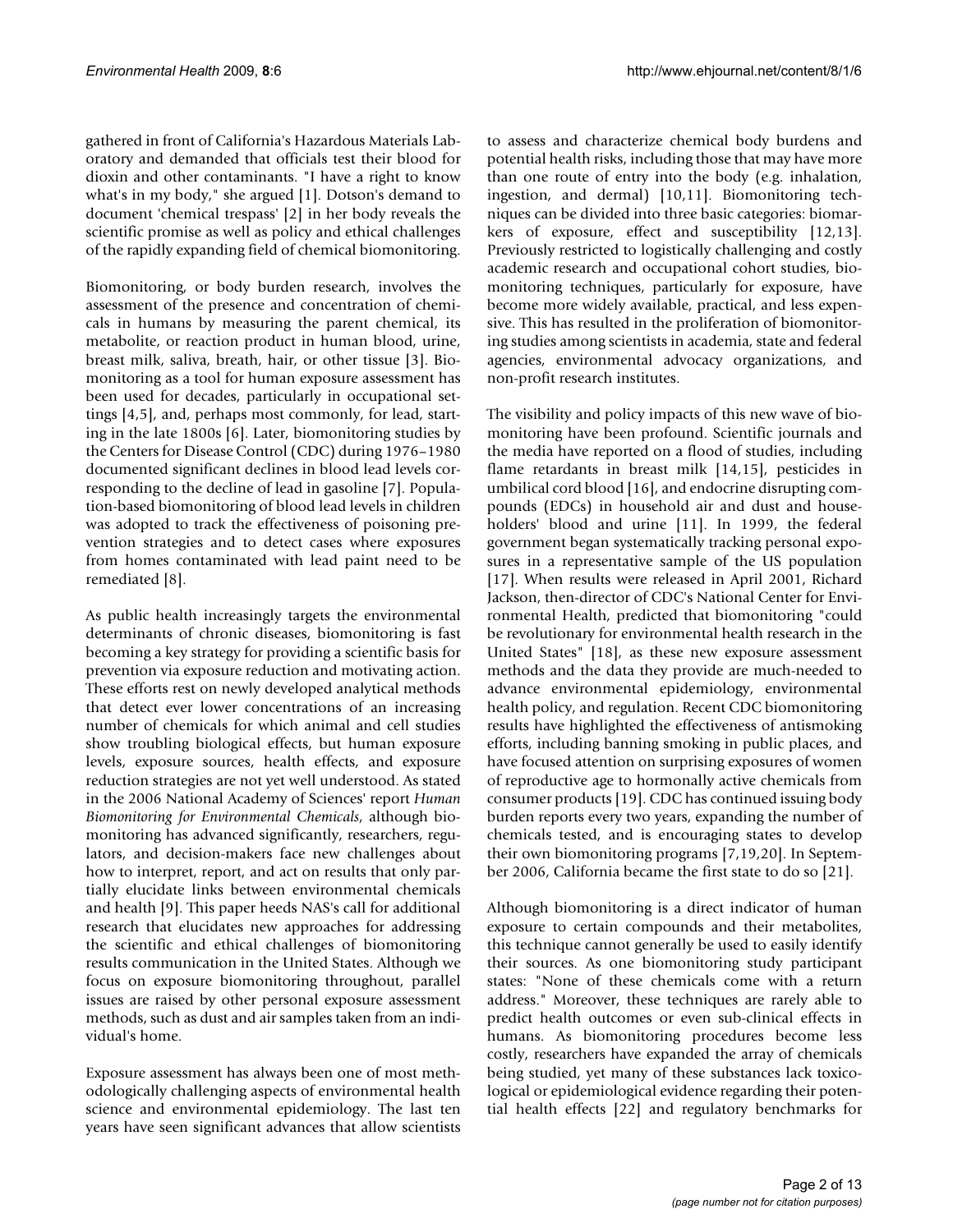comparison [23]. This makes it imperative to address some specific ethical challenges of biomonitoring.

We first review the evolution of exposure assessment science and the emerging ethical issues associated with the proliferation of biomonitoring techniques and the communication of results. We then describe our methods for recruiting and interviewing individuals involved in biomonitoring research about their opinions and practices. Our results identify three approaches used by academic scientists and environmental organizations to communicate information about the effects of chemical exposures on health and to leverage regulatory and policy change: 1) clinical ethics; 2) community-based participatory research; and 3) citizen science 'data judo.' The first is biomedically driven, while the latter two emphasize prevention research and advocacy. Our results also reveal the ethical and administrative issues faced by scientists when considering whether and how to report individual exposure information to study participants. We then report on guidance offered by government publications, professional association "best practice" guidelines, and journal articles concerning individual results communication and make recommendations based on our interviews with researchers currently collecting and reporting individual exposure data. We conclude with some of the ethical considerations for future work in this area.

#### *Evolution of Exposure Assessment Science and Emerging Ethical Issues*

There is little guidance for scientists and academic-community research collaboratives that want to report individual and community-level exposure data to study participants. One of the first fields of public health to grapple with the issue of biomonitoring and individual report-back was occupational health. In the 1960s, testing of blood, urine, and other tissues was a well-established practice for occupational health surveillance and research, although only a small portion of the many chemicals common in work environments were consistently examined, in part due to limitations in chemical analytic capacity [19,24]. Occupational health researchers typically conduct retrospective occupational cohort studies, in which morbidity and mortality records for a population of individuals who worked in a particular environment are analyzed to determine associations between exposures and adverse health outcomes. Historically, cohort members were not notified about individual findings, even though this information could have served as a basis for efforts to reduce exposures or conduct health screenings to potentially reduce morbidity and mortality risks. However, in a speech delivered to NIOSH in 1982, bioethicist John Fletcher called on epidemiologists to "join other biomedical scientists who have the obligation to notify study subjects" [25]. The notification of individuals in a cohort

study is now standard [25-27], and is explicated in OSHA's Hazard Communication Standards of 1983 and 1987 [26,27].

Technical developments now enable environmental health researchers to widen their gaze from a previous focus on pollutants in occupational settings and contaminated environmental media such as air or water toward contaminants in human tissues. Moreover, smaller-scale biomonitoring studies conducted by environmental advocacy organizations have been effective vehicles for promoting precautionary approaches to chemical regulation [7,17,28]. For example, policymakers in Europe and California used data from breast milk monitoring to encourage a recent phase-out of certain PBDEs (polybrominated diphenyl ethers), flame retardants ubiquitously used in electronic equipment, furniture, and other products [29]. This strategy of advocacy biomonitoring has been replicated by numerous organizations in the U.S. and abroad to address other potential hazards, such as parabens in cosmetics and exposures from PFOA (perfluorooctanoate), which is used to manufacture Teflon [30].

New ethical dilemmas have emerged regarding the reporting of exposure data, especially since information about health outcomes and dose-response relationships is uncertain or not available [31,32]. Indeed, nearly 85,000 chemicals are currently registered for commercial use, yet barely ten percent have undergone basic toxicity testing, and these do not include assessments of carcinogenic, developmental, reproductive, neurological, immunological, or endocrine effects [22]. Quantifying chemicals in biological samples inherently precedes understanding their effects, because exposure measurements are needed before we can evaluate links to health [4,33]. Thus, scientists are confronted by the question of whether an ethical obligation exists to notify participants of their exposure results, or to withhold this information if it does not offer clear insights on health effects or the sources and pathways of exposure. Moreover, the implications of results for individuals and communities are further complicated by interactions of environmental exposures with individual and population differences in genetics, nutrition, health status, health-related behaviors, and lifetime exposures to other contaminants [34].

Few precedents exist for reporting biomonitoring data to individuals when there is little information for interpreting health implications. The first discussion of this issue was the Department of Health, Education and Welfare's 1979 Belmont Report [35]. The report's guidelines for protecting human subjects in research rest on four principles: *autonomy*, which includes the right-to-know (or the right-not-to-know) as a basis for self-determination in act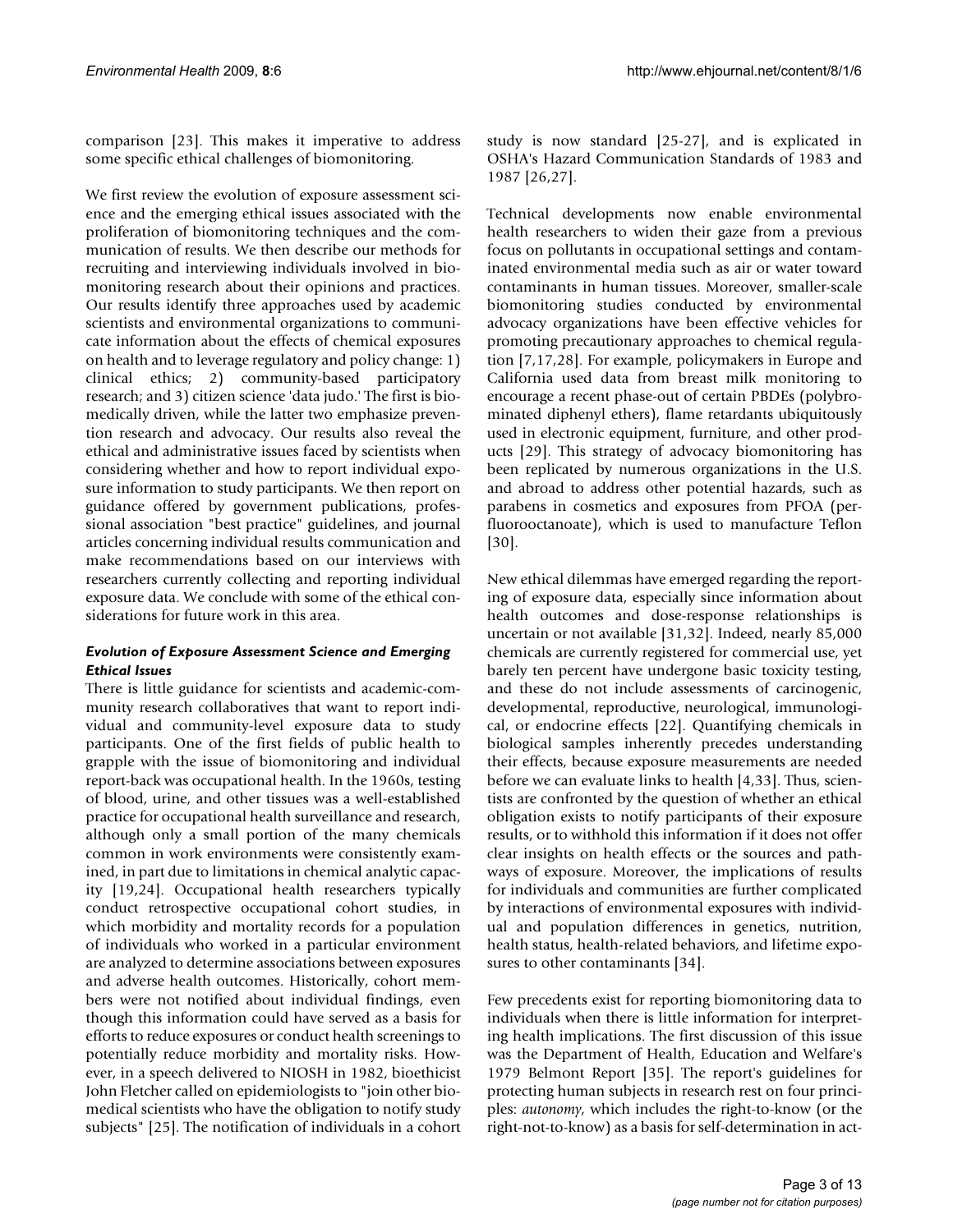ing on research results; *beneficence* and *non-malfeasance*, which together encompass the researcher's responsibility to maximize good and minimize harm; and *justice*, which refers to the distribution of benefits and harm [35]. "Autonomy" and "justice" weigh in favor of reporting individual results to study participants. "Beneficence" encourages researchers to consider benefits, such as empowering individuals and communities to take actions to direct their clinical care, reduce hazardous exposures, protect their health, and participate more fully in public health research and policy. "Non-malfeasance" considers the potential for report-back to result in fear, worry, stigma, or legal and economic complications (related to health insurance or property values, for example) and the possible promotion of unnecessary or counter-productive interventions [30]. Although public health professionals have developed methods for reporting to individuals on regulated contaminants such as lead, study participants often are not informed of their personal results that lack regulatory or clinical significance. The issue of reporting individual-specific data to participants has traditionally been more of a concern in clinical medicine since public health studies generally have dealt with community-level data, such as cancer registry information or environmental contamination data in media such as food and water [27].

Finally, biomonitoring has implications for environmental justice. Communities that are socially, economically, and politically marginalized – from Native American communities in Akwesasne, New York, and St. Lawrence Island, Alaska, to African-American communities in Anniston, Alabama, and New Orleans – are beginning to conduct biomonitoring research to track exposures (crosssectionally and longitudinally), record the extent of community-specific contamination, and leverage government funding, industry action, or legal remedies. However, environmental justice advocates have approached biomonitoring with caution because of concerns that "afterthe-fact" measurements cast communities as environmental hazard detectors [36]. Furthermore, this strategy can potentially "over-scientize" environmental health problems, overlooking upstream causes rooted in social inequality, economic exploitation, and racial discrimination [37,38].

As a powerful and scientifically contested method, elucidating the ethical and policy implications of biomonitoring is critical for providing guidance to those who design biomonitoring programs and for those faced with the daunting task of interpreting uncertain data and making decisions about how to protect health.

## **Methods**

Our interest in this area stems from our own research that entails environmental sampling of household air and dust, as well as biomonitoring, to assess the presence of endocrine-disrupting chemicals potentially linked to breast cancer [30]. The research partners in this project have chosen to report aggregate exposure assessment results through peer-reviewed publications, media outreach, and public meetings, and to report individual results back to study participants. As we developed this project, we wanted to determine what information on report-back protocols is currently available to researchers and communities. This included examining exposure reports published by government agencies, "best practice" guidelines issued by professional associations, and journal articles on individual studies. We also interviewed scientists and community members involved in biomonitoring research. We specifically assessed how documents presented exposure data, and what information, if any, was provided about interpreting and acting on the exposure data. We also examined how scientific uncertainty and data gaps were explained to communities and study participants. We interviewed other scientists doing exposure studies to see how they decided on report-back processes. Interview protocols were reviewed and approved by Brown University's Institutional Review Board. We began by contacting colleagues who were involved in academic and advocacy biomonitoring research, and added to our sample researchers that our colleagues recommended, through snowball sampling. Our data come from 26 interviews, a review of relevant literature, and participant-observation at conferences and workshops where these report-back issues have been debated and discussed. Un-cited quotations and information come from those interviews and observations.

#### **Results**

#### *Frameworks for Communicating Biomonitoring Results*

When considering the issue of whether and how to report individual data to study participants, scientists must weigh participants' right-to-know and the potential benefits of receiving the information against the possible psychological or financial harm of trying to make sense of data that may not provide a clear picture of potential health implications or guidance on how to reduce exposure [25,26]. Our interviews, observations, and assessments of the literature revealed three distinct frameworks used by scientists for reporting back biomonitoring results: 1) *clinical ethics*, a biomedically-driven approach; 2) *community-based participatory research (CBPR);* an approach focused on prevention research and 3) *citizenscience data judo* an advocacy-driven approach. The distinctions between these frameworks are summarized in Table 1.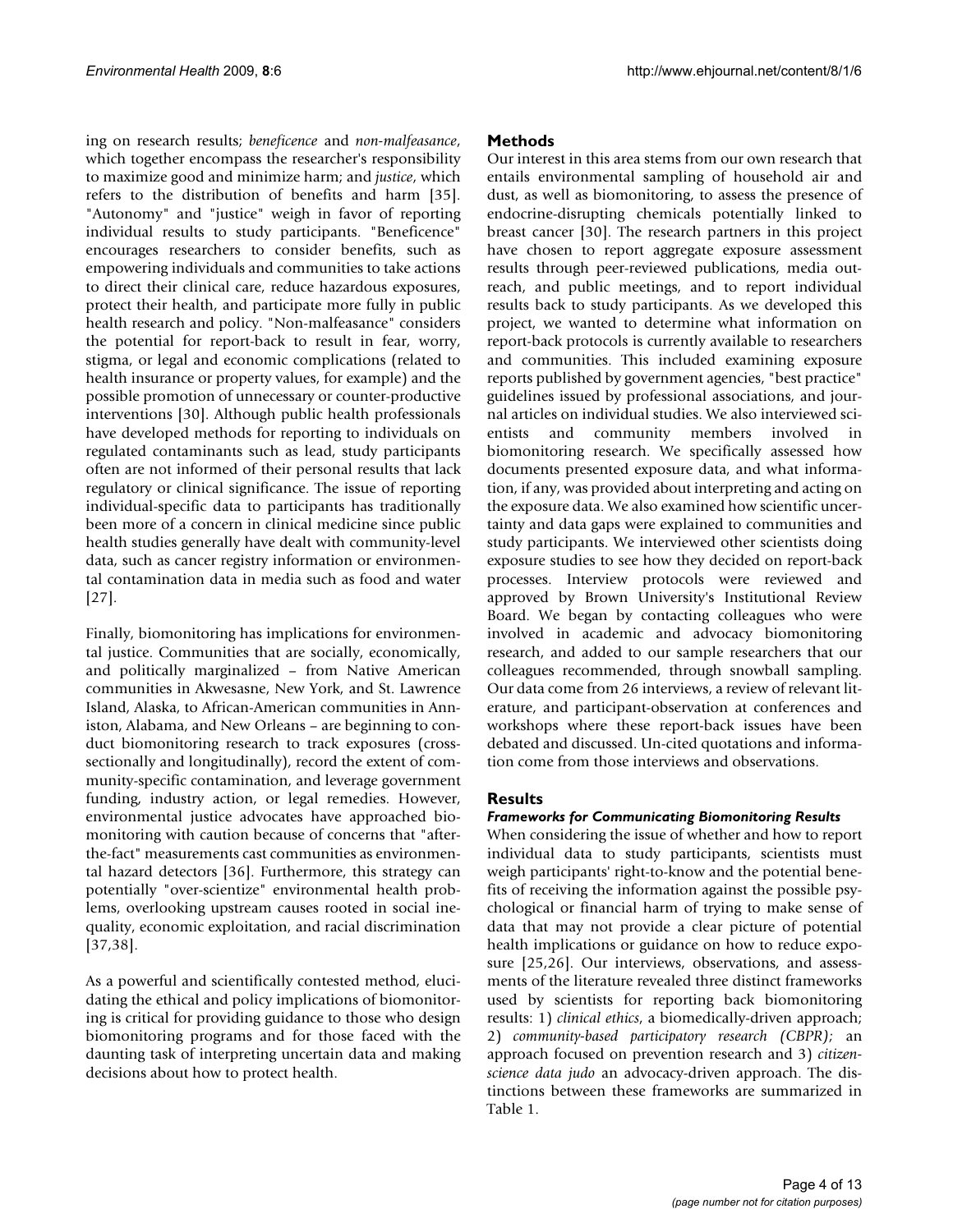| <b>Framework</b>                                           | <b>Orientation</b> | <b>Right-to-Know</b><br><b>Emphasis</b>                                               | <b>Communication Strategy</b>                                                                                                                                                                                                                                                                                          | <b>Protocol Development</b>                                                                                                                                                                                                                                                                                                                |
|------------------------------------------------------------|--------------------|---------------------------------------------------------------------------------------|------------------------------------------------------------------------------------------------------------------------------------------------------------------------------------------------------------------------------------------------------------------------------------------------------------------------|--------------------------------------------------------------------------------------------------------------------------------------------------------------------------------------------------------------------------------------------------------------------------------------------------------------------------------------------|
| <b>Clinical Ethics</b>                                     | <b>Biomedical</b>  | Weak                                                                                  | Individual results communicated if<br>exposures reach clinical action levels,<br>or if exposure/health outcome<br>relationships are understood.                                                                                                                                                                        | Protocols developed primarily by<br>scientific and medical experts.<br>Participant confidentiality is<br>paramount. No opportunities for<br>participants to share results with<br>each other.                                                                                                                                              |
| <b>Community-Based</b><br>Participatory<br><b>Research</b> | Prevention         | Strong, while also<br>protecting participants'<br>right-not-to-know their<br>results. | Encourages communication of<br>aggregate and individual-level results<br>to study participants with an<br>emphasis on explaining scientific<br>uncertainties and addressing<br>concerns about community<br>stigmatization.<br>Participant right-to-know explained<br>at the point of study recruitment and<br>consent. | Protocols developed jointly by<br>scientific and community partners.<br>Confidentiality of participants is<br>important, although some studies<br>may offer opportunities for<br>participants to share results with<br>each other, if they wish.<br>Protocols seek to balance<br>community-right-to-know with<br>individual right-to-know. |
| Citizen-Science<br>Data Judo                               | Advocacy           | Strong                                                                                | Encourages report-back of aggregate<br>and individual-level results to study<br>participant to support precautionary<br>individual action, communications,<br>and policy change.                                                                                                                                       | Protocols developed by scientific<br>experts affiliated with advocacy<br>organizations, sometimes with<br>consultation from study participants.<br>Participants encouraged to share<br>results with each other and to speak<br>publicly about their results to the<br>media and broader public.                                            |

#### **Table 1: Frameworks for Communicating Biomonitoring Results**

1) *Clinical ethics* assumes that decisions about whether and how to report individual biomonitoring results rests with scientists and medical experts, and should be based on whether the risk relationship between exposure and health effects is understood [39]. For biomarker levels when an exposure-health outcome relationship is known, the clinical action level, or "the level at which biomarker results will be of concern," should be determined prior to the start of the study [40]. If the results fall below this clinical action level, individual data is generally not reported to participants. The clinical medicine model gives more weight to the expert-researcher's role in avoiding possible harm to study participants from reporting uncertain information and less weight to the study participants' ability to process complex and uncertain scientific information and respond autonomously. The clinical ethics approach may preclude precautionary action by participants whose biomonitoring results may approach but still be below an "action level," or regulatory benchmark of concern, even if the evidence suggests that there are health effects below the action level, as in case of lead or mercury. Moreover, the clinical ethics framework offers a narrow view of the potential for beneficial action – usually focused on medical intervention or public health interventions based on regulatory guidelines or a legal mandate (such as child lead screening). In certain instances, these regulatory benchmarks are legally or scientifically contested. In practice, the clinical ethics framework overlooks the significant evolution of clinical communications. In particular, patients have become more proactive in directing their own health care, often by tracking screening results, such as blood pressure and cholesterol, even when levels fall below a clinical action criterion [39,41]. In addition, the potential for individual-level data to provide relevant information on an individual's health is further complicated by the possibility of future scientific advancements in establishing links between exposure and health outcomes. Indeed, as one academic research scientist interviewed stated:

#### *" [individual results] are part of their medical history, so potentially in a few years that might be useful information."*

Because no health effects are conclusively linked to individual low-level exposure for the majority of chemicals tested in biomonitoring studies, this clinical framework will likely lead researchers to report data only on an aggregate level. Nevertheless our interviews with three medical doctors conducting biomonitoring research suggest a potential shift in the clinical ethics framework. Based on their experiences as practitioners and researchers they saw certain advantages of engaging participants openly about biomonitoring results and their uncertainties to ensure productive clinical interactions.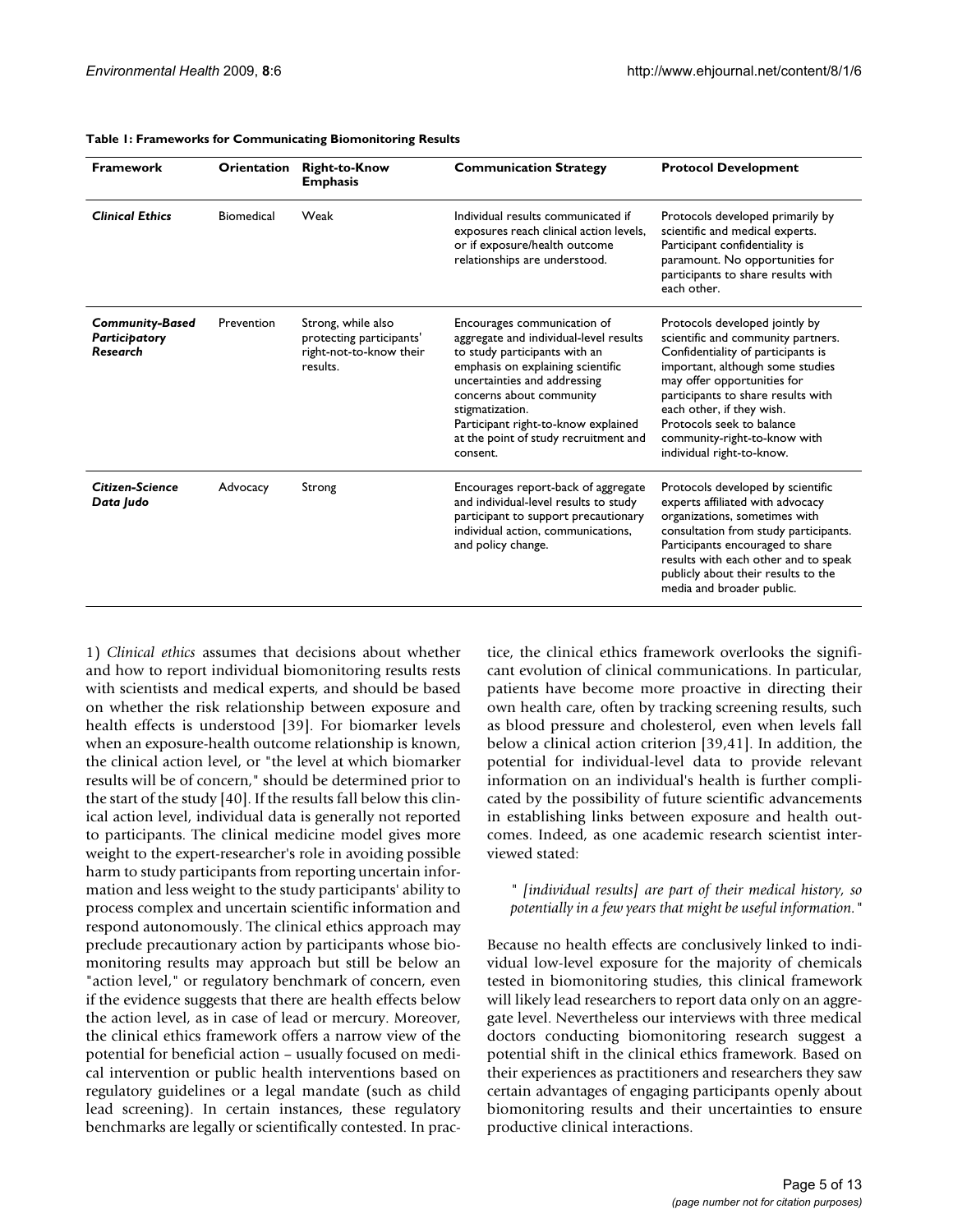While health-based benchmarks are unavailable for most of the chemicals tested in humans, population surveillance biomonitoring programs that have emerged over the last ten years provide useful comparison data for individual biomonitoring results. Indeed, scientists involved in an epidemiological cohort study of the developmental effects of pesticide exposures explained that the research team began by only reporting aggregate biomonitoring results, but subsequently reported individual-level results because exposure levels could be compared to the national average levels provided by the CDC's biomonitoring information [19]. Although these comparisons are useful, they often do not help elucidate potential exposure pathways and sources nor do they relate exposures to levels that have been associated with health effects.

2) *Community-based participatory research (CBPR*) is a framework in which decisions about individual results communication rest equally between scientists and the study community. This approach assumes that individual and aggregate-level reporting of study results can empower communities and individuals to act on scientific evidence [42] and can restructure unequal and discriminatory power relationships [43]. The approach stipulates that the sharing of knowledge (such as biomonitoring results) between researchers and participants can have an impact beyond the relevance of the knowledge for individual health [44]. Therefore, CBPR encourages as much information dissemination as possible to study participants, and posits that ownership of collected data lies primarily with the individual participants from whose homes or bodies the original samples were taken [42].

A recent article published on reporting pesticide exposure results to farm worker families in North Carolina echoes this approach, stating that, "Communicating risk to affected individuals should be an integral part of any community-based project. It is ethical to return information to the owner of that information" [45]. Indeed, investigators in this farmworker study assumed that individual reportback for all chemicals analyzed would occur, and therefore the main question was not *whether* to report individual results, but *how*. According to this CBPR framework, even information about an exposure for which a corresponding risk relationship is not available can have some benefits to participants, such as taking action to reduce personal exposures. The North Carolina study emphasizes community involvement in the development of reportback protocols to address the interests and concerns of study participants:

*In terms of the ambiguity, [the participants] thought it was important that the scientists present la verdad (the truth). If this meant telling women that it was not possible to know the level of danger represented by the findings, they would*

*prefer to know that rather than to have the scientists give them a simpler but incomplete answer* [45].

Thus, the CBPR approach to reporting data assumes that results should be disseminated to participants not only to communicate health information, but also to address disparities in access to knowledge that traditionally characterize 'lay-expert' relationships [46]. The CBPR approach must be strategic, however, since this framework raises potential conflicts of community versus individual rightto-know: the broad dissemination of biomonitoring results can adversely affect communities under study, even if the rights and confidentiality of individual study participants are protected. Indeed, communities exposed to toxic contaminants with significant health risks, may be collectively or individually stigmatized. Individually, they may be denied jobs, health or life insurance if they are associated with an "at risk" population. Collectively, a community perceived as "contaminated" may be passed over for programs or benefits, face stereotyping that affects the quality of health care, or suffer lost real estate values or financial liability for remediation [47]. For example, as early news broke of elevated PCB levels in the community of Broughton Island in northern Canada, and before the full extent of contamination was understood to extend throughout the circumpolar region, Broughton Islanders were initially shunned as the "PCB people" with an adverse impact on the livelihood of the fishing community [[48], p. 108]. These potential pitfalls of report-back and right-to-know can be proactively addressed if researchers purposefully develop protocols and communication strategies in partnership with study communities of a biomonitoring project [30,49]. Key to this process is a collective understanding about who represents the interests of study communities and how their issues can be effectively deliberated and incorporated into protocol development.

*3) Citizen science 'data judo,'* or what we term "advocacy biomonitoring," is a strategy in which study design and individual results communication are shaped primarily by policy goals to improve chemical regulation. Indeed this framework assumes that personalized information about chemical body burden can broaden public support for toxics use reduction policies, and motivate individuals to pursue both collective activism and individual exposure reduction. Environmental advocacy groups and communities marshal their own scientific resources and expertise to conduct research, and report-back strategies are specifically aimed to advance regulatory and policy change [50]. Our interviews with scientists who conducted biomonitoring studies for environmental organizations, as well as the individuals who participated, support this framework.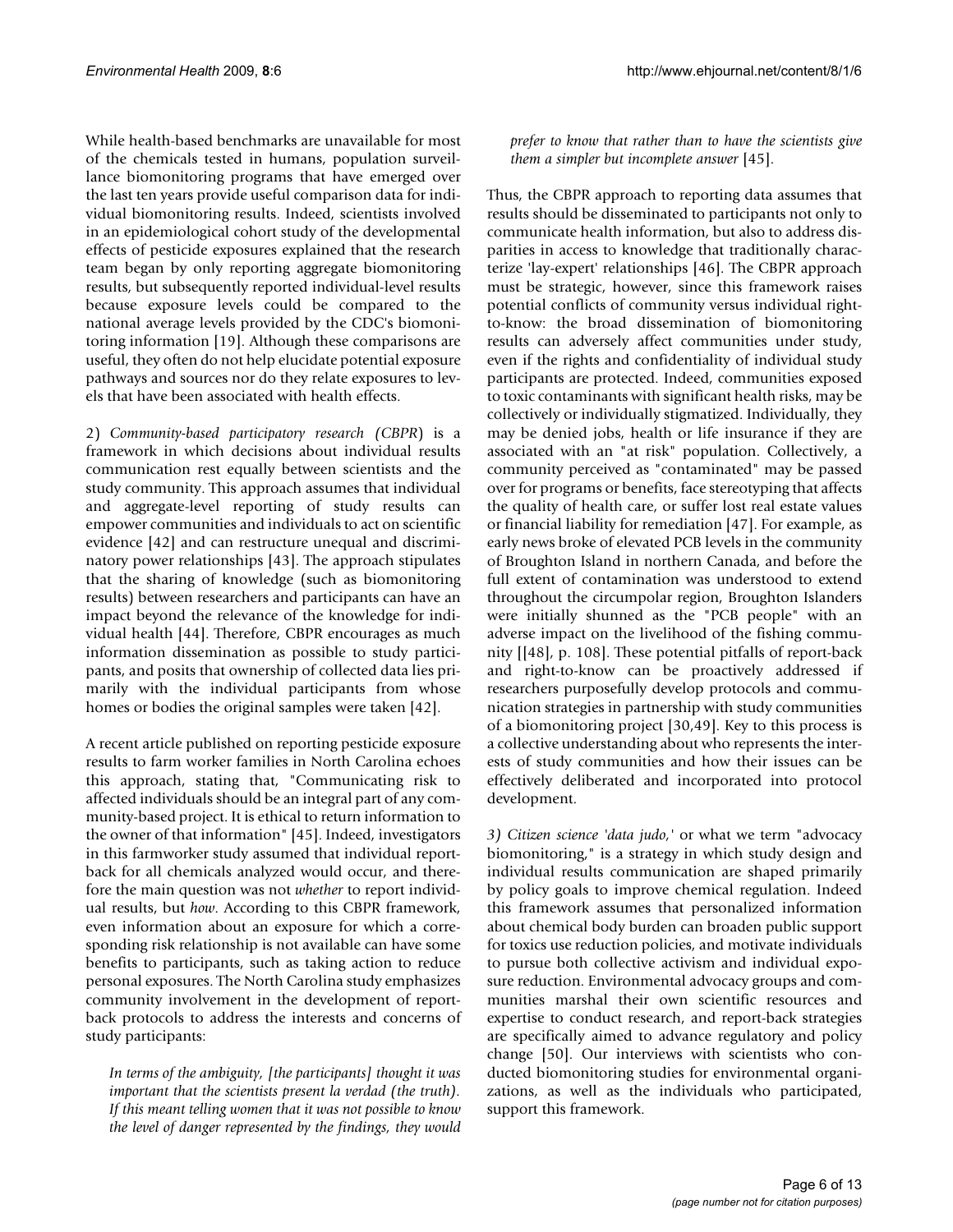Although the 'data judo' approach to report-back has overlapping goals with the CBPR framework, there are some important differences. While CBPR is primarily research driven and aims to use report-back strategies in order to break down power and knowledge disparities between scientists and communities, the data judo approach is advocacy-driven and explicitly seeks to mobilize constituencies by increasing public awareness about a specific regulatory issue or policy initiative. Over the past five years, there has been a proliferation of body burden studies spearheaded by environmental organizations. Three milestone activist body burden studies were conducted by the Environmental Working Group (EWG). The first study, known as the *Body Burden Study*, recruited nine volunteers, most of whom were prominent environmental advocates, to have their blood and urine tested for the presence of 210 chemicals commonly found in consumer products and industrial pollution streams [28]. An average of 91 industrial compounds, pollutants, and other chemicals were found in the blood and/or urine of the study participants, with a total of 167 chemicals found in the entire group. The report on this study appears on the EWG website where viewers can click on a thumbnail photo of each study participant to see what contaminants are in that person's body.

The second EWG study examined the presence of a category of brominated flame retardants (PBDEs) in the breast milk of 20 first-time US mothers [29]. This study found an average level of bromine-based chemicals in breast milk that was 75 times the average found in recent European studies [51,52]. Milk from two study participants contained the highest levels of fire retardants ever reported in the United States, and milk from several of the mothers in EWG's study had among the highest levels of these chemicals yet detected worldwide. The third study examined the presence of chemicals commonly used in cosmetics and body care products in teenaged girls. The study detected sixteen chemicals from four chemical families – phthalates, triclosan, parabens, and musks – in blood and urine samples from twenty participants aged 14–19 years old. Many of these chemicals are linked to potential health effects, including cancer and hormone disruption [53].

Advocacy biomonitoring has made the image of ubiquitous human exposures to chemicals resonate widely in the media, regulatory, and policy arenas, and has led to a proliferation of studies by several other environmental organizations and media outlets, including Commonweal, World Wildlife Federation, Greenpeace, Environmental Defence (Canada), the Sightline Institute, National Geographic, and a major newspaper in Oakland, California [15,54-59]. Advocacy biomonitoring highlights the failure of environmental regulations and policies, such as the Toxics Substances Control Act (TSCA), to protect the public from exposures to ubiquitous contaminants, most of which have not been tested to assess their potential shortand long-term health impacts. Many of these studies also raise questions about whether current regulations are effective at protecting environmental health. As a result of extensive public outreach by both organization scientists and study participants, advocacy biomonitoring has garnered substantial regulatory attention, and legitimated mounting public concern about the ubiquitous presence of these chemicals in consumer products and diverse environments [60]. With few exceptions, these advocacy studies report data to study participants individually and also provide opportunities for them to talk publicly about their results. For example, EWG provides online personal biographies of study participants in their Body Burden and Breast Milk studies [28,29,61]. Many of these biographies emphasize participants' efforts to lead 'healthy lifestyles' and the fact that they did not work directly with chemicals in their jobs or live near major pollution sources. Participants in advocacy biomonitoring studies savored the opportunity to share their results with other study participants to better contextualize their meaning and highlight opportunities for exposure reduction. As one participant noted:

...*the important thing, I think, to me, was understanding my results in the context of other people's results. So that while each of us got our results individually... it was only sort of when most of us [study participants] agreed to be in a conference call together to talk about it that I sort of began to understand what my own results meant, and how I felt about it in the context of other people's reactions... And so it was very important to me that as a group we agreed to share our results. Not that we now know exactly what it means, but it was interesting to note that the biggest fish eaters had the highest levels of mercury*.

One of the more controversial aspects of advocacy biomonitoring is that it explicitly challenges traditional Institutional Review Board (IRB) protocols of protecting participant confidentiality, by giving study participants opportunities to discuss their results publicly, with the media and each other. Based on our interviews with academic scientists, many IRBs have traditionally allowed aggregate reporting of study results, while restricting or strongly discouraging the conveyance of individual-level information. For example, some academic IRBs require passive individual report-back protocols, which prohibit researchers from asking participants if they want to receive results. Although IRB concern about participant confidentiality is warranted, report-back protocols that require greater initiative on the part of study participants to acquire their results ignores the fact that many individuals want their own data in order to take individual or collec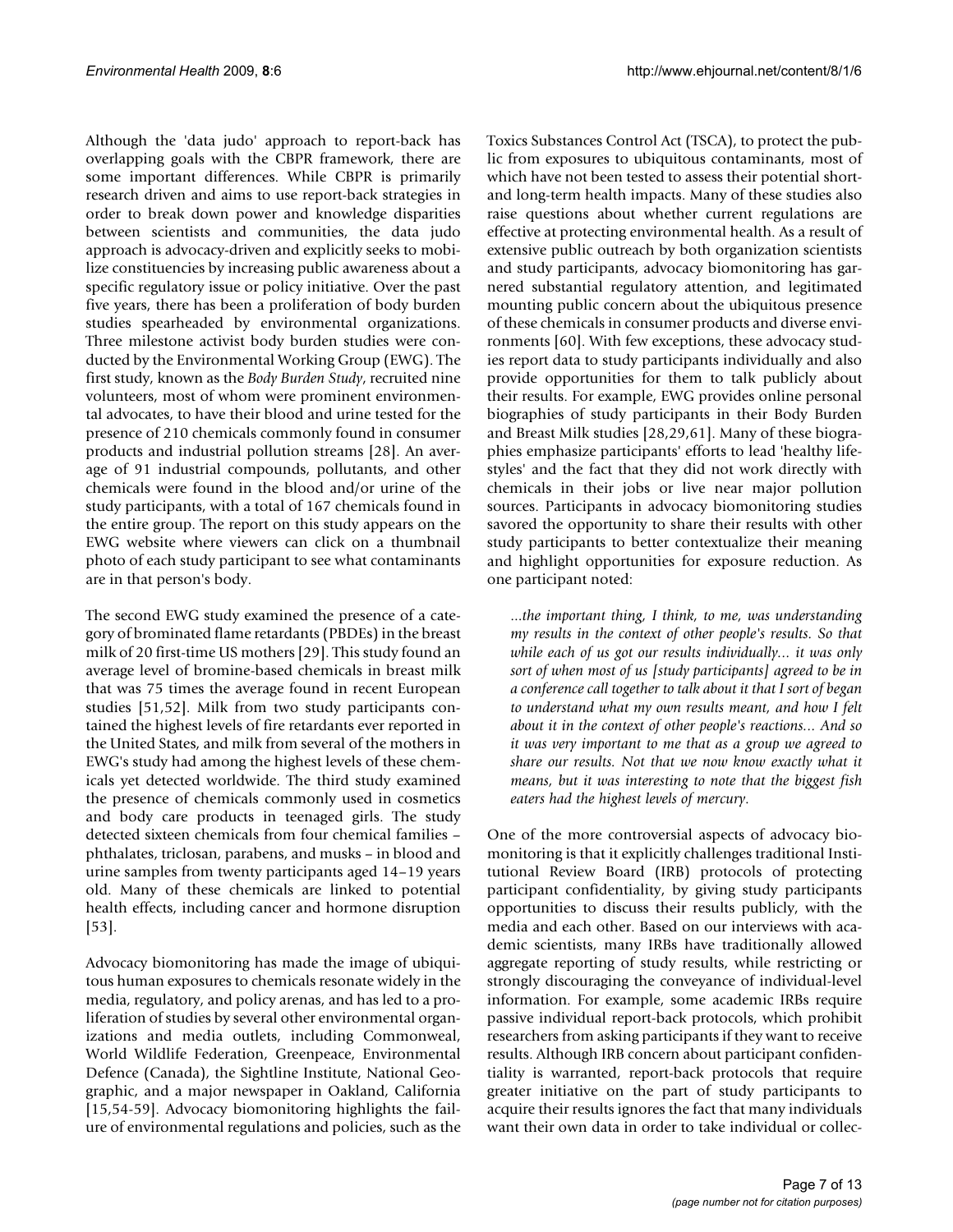tive action to reduce exposures. Participants may also want to share their personal results with other study participants or collectively through their own networks, communities, and public forums. As one scientist from an advocacy organization argued:

*I think part of the challenge for all of the biomonitoring studies that are going on, including ours, is that you want to do it by the book, so that you write up an IRB [protocol] like any other study with human subjects, but in a way, doing it by the book is exactly what this is not about*.

Therefore, some advocacy biomonitoring studies have encouraged IRBs to examine how traditional standards of confidentiality may impose problematic restrictions on individual results communication. For some communities, these restrictions can be perceived as undermining the capacity of study participants to understand the implications of the study and to take protective action by first comparing their individual results in the context of those of their peers.

The above analysis of these three approaches to biomonitoring results communication also elucidated some general guidelines for reporting exposure data to study participants.

## *Central Issues in Reporting Exposure Data to Individuals and Communities*

#### *1) Providing background information to make individual results meaningful*

Several scientists and participants recommended comparing individual data with aggregate study results. Such comparisons are useful for placing the information into a familiar context. As Quandt et al. found: "presenting individual exposure data with reference to actual community data, rather than more abstract population-level reference data, engages community members' interest." [45]. The use of comparisons is also recognized in the literature on risk communication as important when the values being communicated appear small, or when risks are unfamiliar to the involved community [62]. Body burden studies can fit both of these criteria: chemicals are often detected in seemingly low concentrations and they may involve chemicals unfamiliar to the general population.

Another system for reporting individual-level data is to compare it with other published studies, such as the CDC reports [17,19,20], when such studies exist. It is important to keep in mind, however, that there can be some confusion about what this comparison implies. For example, one researcher indicated that when pesticide exposure results were reported to individuals, it was critical to ensure that any comparisons to general population levels from the CDC report were not misinterpreted as safety benchmarks. In this way, the exposure distribution for the population often stands in as a substitute 'population norm' [40,45]. This can have two potential negative effects on the participants' understanding of their risk: (1) it can lead to a false sense of security, with participants who have exposure levels at or below a community average and (2) it can lead to unnecessary concern when those with higher exposure levels than the study average assume that they have unsafe levels, regardless of the fact that the entire cohort might have exposures that are significantly below levels that indicate cause for concern. One scientist we interviewed, who directed an exposure study on brominated flame retardants, indicated that two study participants had extremely high levels of PBDEs in their tissue samples. This caused at least one participant to be concerned, although currently there are no human health studies to indicate whether or not her results posed health risks for her or her child:

*The participant who had the second-highest result was really pretty blown away by it. She had done the study expecting that she would be one of the more healthy, safe, you know, protected... It's really an unfortunate part about enrolling [participants] in studies and giving them results about contaminant levels in their bodies when you don't have an even distribution or a way that would kind of predict or prepare them for where they might be in that distribution and she took it really hard ... the rest of the ... [participants] felt lucky and felt protected*.

It is clear that using study or population exposure distributions as a way to interpret individual-level data has potential pitfalls. However, this fact should not prevent exposure distributions from being reported in the context of individual-level results. Instead, care should be taken to ensure that study participants understand that population averages should not be considered safety benchmarks. Whenever possible, information about comparison measures in other populations should be coupled with an explanation of the potential health implications of these levels and appropriate regulatory benchmarks.

#### *2) Developing report-back protocols and contention among researchers regarding individual versus aggregate communication of results*

Our interviews revealed that the process for developing report-back protocols varies widely, both among academic and advocacy biomonitoring studies. Some researchers develop report-back protocols with little community input, while others solicit input from the study community, scientific colleagues not directly involved in the study, and social scientists. Most interviewees acknowledged the importance of having community representatives involved in the decision of whether and how to report individual and aggregate study results. They felt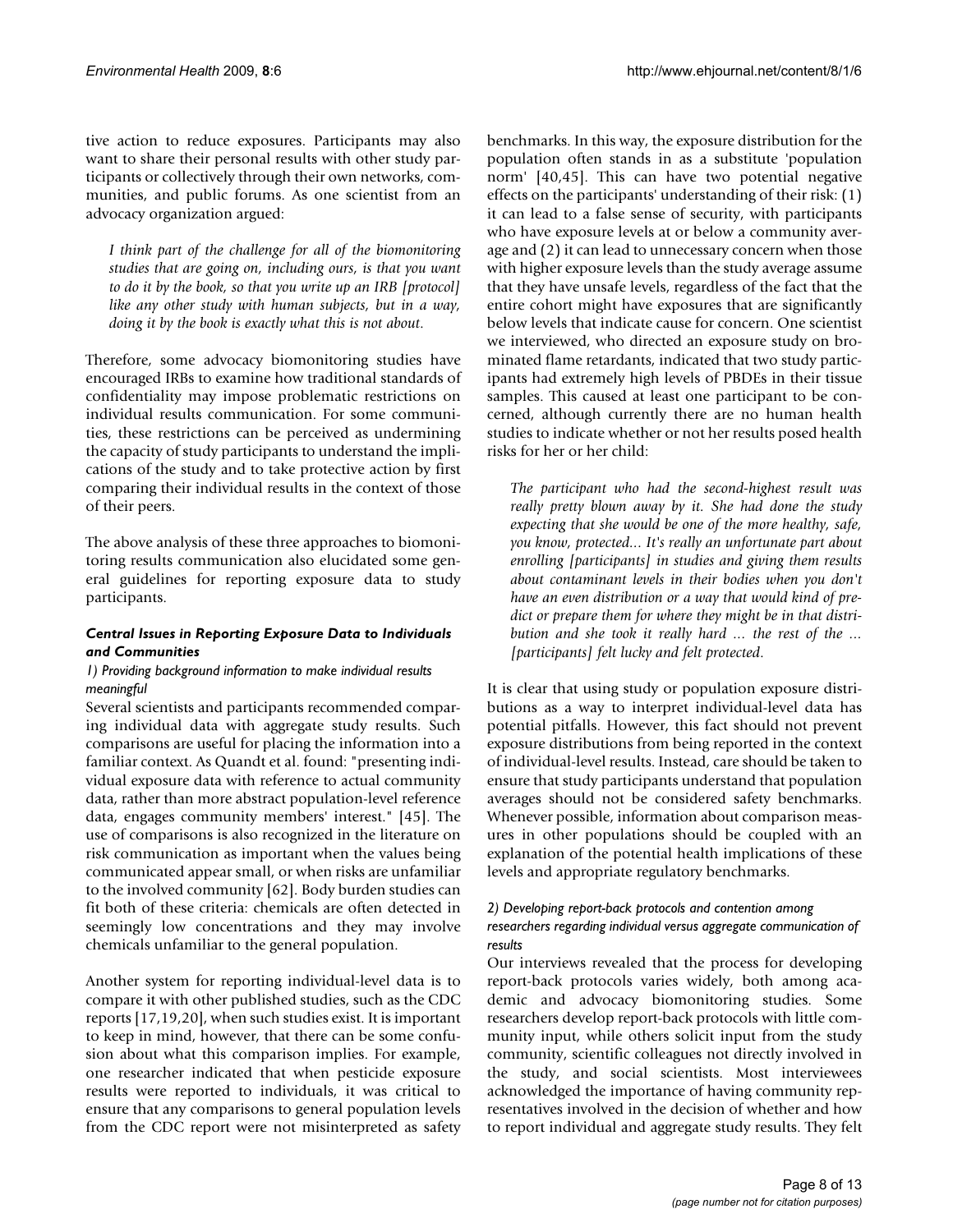that it should be the community's decision whether individuals receive their own data, especially in situations when studies included participants whose illness was potentially linked to a substance under study. Nevertheless, for academic studies or research involving community-academic collaborations, this sentiment must contend with the fact that all entities that receive federal funding for research must operate in accordance with federally prescribed IRB procedures; this makes IRBs the final arbiters of whether or not to approve individual-level notification of study participants about biomonitoring results. The academic scientists we interviewed reported a wide variation in the willingness of their IRBs to grapple with the bureaucratic and logistical challenges of reviewing and approving individual-level report-back protocols for biomonitoring studies. In addition, some described a lack of consensus among study collaborators, including academic scientists and members of community advisory panels, about whether to report individual data. The disagreements over how to design report-back protocols show that, even when there is a commitment to right-to-know and community-based research, deciding how to report to individuals in biomonitoring and exposure assessment studies may not be simple to negotiate among collaborators. For example, physicians sitting on an advisory board for one biomonitoring study tended to discourage individual report-back due to concerns that patients may have health-related questions linked to their study results that most doctors could not realistically answer. Conversely, community advocates and some industry representatives tended to favor releasing individual results to study participants, viewing this as a right-to-know issue.

#### *3) Factors affecting how results are reported*

Most scientists described a system of individual and aggregate report-back that involved a combination of written materials and conversations with experts, either over the phone or in person. Some had a form of passive reporting, where study participants could contact researchers if they wanted to confidentially receive their personal results. This system also gives participants the opportunity to opt out of receiving their individual-level information. Another researcher stressed the need to follow up reportback with support from a counselor and/or to have someone participants can contact down the line when questions arise related to emerging health issues or new concerns. One scientist discussed the need to remain extremely flexible and available for participants, since a third of the participants who did not opt to call in for results later expressed interest in getting their results during a follow-up survey a few weeks later. This suggests that passive reporting may not be sufficient for providing results to participants who want them.

The report-back process offers the potential to use aggregate and individual-level information to develop exposure reduction interventions. Indeed, receiving information about how to remove pesticides from the home or how to prevent future contamination was reported by participants to be the most important part of the report-back process in two pesticide exposure studies. The promotion of public health interventions directly related to study results helps scientists ensure that the information provided to participants has a positive effect on their ability to take action to promote health and wellbeing [63]. One scientist brought up the importance of reporting individual study results in combination with specific exposure reduction recommendations that participants can follow individually:

*The most important component of that for us was not only giving the information but giving information about what the women could do. So that reporting back is always linked to action, so that they are not getting the information without having any idea of what they can do about it*.

In one pesticide study, the health workers explained direct actions that all women could take to prevent pesticides from entering their homes and getting picked up by children, including closing windows during crop-spraying, and having farm workers change clothes before entering the home. In addition, brochures were provided, with information in Spanish about storing and washing work clothes separately and the idea of pesticide residues being invisible [40,45]. Other biomonitoring studies of persistent organic pollutants that bioaccumulate up the food chain provide participants with information about how to reduce their consumption of animal products or decrease the presence of contaminants in household dust by switching to less toxic consumer products. However, scientists are often forced to balance the potential disruption and cost of an intervention with the strength of the information indicating a pollutant's origins and health impacts [30]. For example, one scientist leading a study on brominated flame retardants indicated that he would provide participants information on how to reduce levels of animal fat in their diet, citing other health benefits associated with this action. On the other hand, he also indicated that he would refrain from advising participants to take more costly or inconvenient action to minimize the presence of PBDEs in household dust. This is especially true if the effectiveness of these interventions has not been assessed:

*Right now my gut feeling would be not to tell people you should throw away all your furniture and buy all new furniture. That seems kind of extreme, right?*

Thus, it seems that in the case of PBDEs, for which the health effects are less well understood, the decision of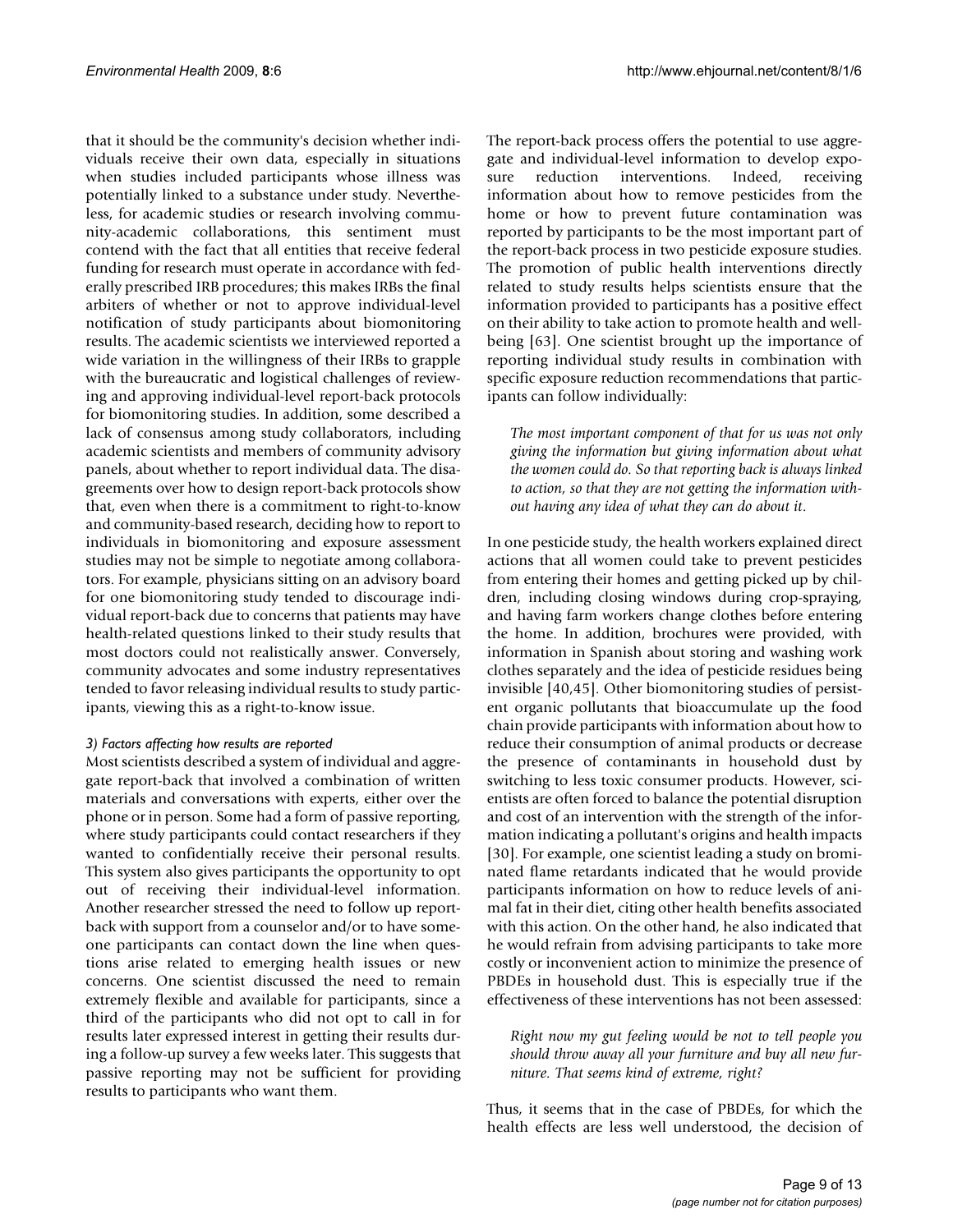whether or not to provide suggestions for exposure reduction involved balancing the level of confidence in the efficacy of the possible intervention with the disruption that the intervention would cause, and whether or not the intervention has other public health benefits besides minimizing pollutant exposures, such as reducing animal fat content in the diet, which can reduce the risk of heart disease.

Some biomonitoring results raise conflicts with an existing public health practice with a known health benefit, as with breastfeeding. While there are indications that PBDEs may have potential developmental health effects on offspring, toxicological evidence suggests that most of these effects occur *in utero* rather than through exposures through breastfeeding [14]. However, breast milk studies have been controversial because of concerns that they may discourage breastfeeding, despite its known health benefits. A recent survey of breastfeeding women suggests that learning about the presence of chemicals in their breast milk may lead them to wean earlier than intended [64], although the survey for this study was hypothetical and did not actually measure whether in fact reporting monitoring results actually changed the duration of breastfeeding. Although further research is needed to examine whether in fact reporting biomonitoring results actually changes breastfeeding behaviors, this issue remains controversial among public health advocates. To respond to this debate, a recent article proposed a model informed consent protocol for breast milk biomonitoring studies that includes "advice that breastfeeding is almost always considered to be the best form of nutrition for a baby, and that the fact that the study is being carried out should in no way be taken as implying anything to the contrary" [65]. All three scientists we interviewed who were involved in breast milk studies reported that they encouraged participants to breastfeed. Empirical investigation of mothers' responses in breast milk studies that encourage breastfeeding could inform the design of future monitoring efforts.

Finally, debates over "risk messaging" related to biomonitoring research are most difficult when health implications warrant exposure-reduction, but interventions are either impossible, unjust, or would produce more deleterious consequences. In the 1980s and early 1990s, communication of biomonitoring results among Arctic Inuit communities called into question the consumption of their traditional food source of large marine mammals. Contaminants bioaccumulate and are delivered through many marine mammal food sources that are essential to community survival, subsistence and hunting culture. In this context, the conundrum lies in the paucity of viable alternative foods sources. Imported, market-based foods pose their own, arguably more dire health consequences in the form of malnutrition, obesity, cardiovascular disease and diabetes [49,66]. Increasingly, messages encourage consumption of particular species with lower contaminant levels or specific cuts of flesh. Yet, mounting evidence of the reproductive, immunological, and developmental effects of these persistent contaminants leave many communities and scientists in an uncertain situation in terms of report-back strategies [49]. Scientists and community members involved in these studies support community right-to-know; however, this work also poses a significant challenge since exposure reduction strategies are extremely difficult to employ. In the case of the Inuit, efforts to reduce pollutant levels in marine mammals require international political action and a long time horizon, given the environmental persistence of some contaminants [66,67].

#### *4) Addressing varying levels of literacy*

Biomonitoring studies involve populations with varying levels of literacy [68,69]. In some cases, as with the EWG breast milk study, participants are pooled from populations of environmental activists who already have high levels of environmental health literacy. One academic scientist we interviewed who was conducting breast milk biomonitoring, noted that participants came from two distinct groups, one that was upper middle class with a post-graduate level of education, and another that was working class, with a high school or lower level of educational attainment. The latter group was far less inclined to seek their biomonitoring results. However, participants who are members of marginalized groups with low levels of scientific literacy may be eager to hear their results with a preference to have materials read to them and be shown diagrams, graphs and pictures to interpret data [45].

Another scientist involved in a cohort study on pesticides in low-income urban women and children provided further evidence that populations of low literacy are interested and can demonstrate a high level of comprehension in interpreting individual results:

*Yeah, the research workers have been getting the same questions that they've been getting for years now, you know, when are we going to get our individual results for our kids? You know when are we going to know about pesticides? When are we going to know the results from our [monitoring] ...?*

Thus, successfully conveying complex results to populations with low levels of scientific literacy requires carefully crafting report-back protocols so that participants are engaged and able to understand the material presented to them. It is also necessary to communicate with members of the participant community during the creation of report-back materials, to ensure that the information is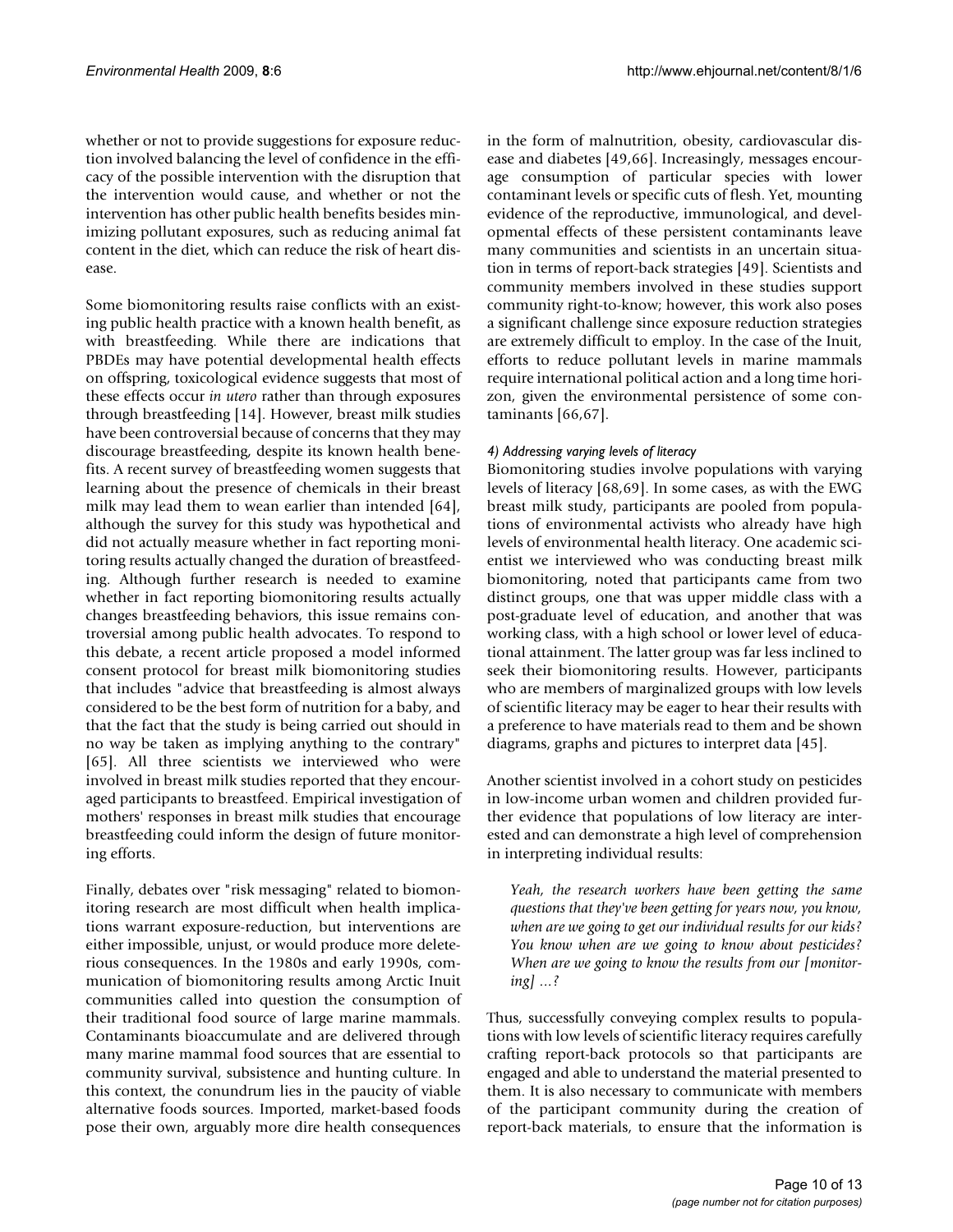relevant to their life experiences. If these measures are successfully undertaken, our interviews with researchers suggest that populations with lower levels of scientific literacy are as interested in receiving their individual data as more educated groups are. Ultimately, a participant's decision about receiving individual results is a personal one, and researchers must ensure that participants can make a clear, deliberative choice regarding their right-to-know or notto-know.

#### *5) IRB requirements, standards of confidentiality, and individualreport-back*

Although IRBs focus on protecting the rights and confidentiality of individuals, this may not require that individual results be reported back to study subjects. In fact, under certain circumstances, IRBs may discourage individual report-back. The scientists we interviewed faced a range of responses from IRBs to their report-back protocols. One researcher recounted how the IRB initially opposed releasing individual study results to participants. However, he was able to convince IRB members to reconsider their decision by demonstrating that community representatives on the study's advisory board supported the report-back protocol. Another IRB limited researchers to calling participants and referring to them by their individual code number, rather than their names in order to protect confidentiality. Conversely, environmental advocacy organizations that conducted studies gave participants numerous opportunities to discuss their individual results with each other. In one study we examined, conference calls were held for all participants before and after results were disseminated and participants were encouraged to share their personal response to receiving their results with the group. The benefit to participants was that this process enabled them to share thoughts regarding pollutant sources and ways to reduce exposures. This approach encourages a reevaluation of traditional protocols aimed at protecting participant confidentiality and suggests new ways for researchers to enhance the participatory nature of disseminating and interpreting biomonitoring results. An IRB's duty to protect confidentiality ensures that personal information is not released without a participant's explicit desire and instruction. Nevertheless, as with any health information, a person should be free to share their information with others, as long as they do not consciously violate other people's desire to not share their data.

# **Discussion**

Biomonitoring provides new techniques and innovation in environmental health science for detecting and understanding the health implications of chemical trespass in people's bodies. Some biomonitoring projects are done by academic, government, and regulatory institutions and involve varying degrees of lay involvement. Others are done by environmental health advocacy organizations in order to mobilize the public and lobby relevant officials and legislators for regulatory and policy change. Biomonitoring also raises new ethical challenges that require democratizing the research enterprise to allow study participants to play a larger role in interpreting, disseminating and leveraging study results to take action.

A consensus has yet to emerge regarding the ethics of reporting individual data on environmental exposures when the relationship between exposures and health outcomes is not established [70]. Indeed, some environmental health advocates and scientists who generally support the notion of community right-to-know remain wary of individual notification of data when the clinical implications are uncertain. For example, recent studies on the presence of PBDEs, PCBs, and other toxins in breast milk have raised some controversy about how to report biomonitoring results in light of the many known benefits of breastfeeding [71]. Nevertheless, participatory research models are spilling over into the environmental health arena, compelling more scientists and advocacy organizations to think through the issue of whether and how to provide individual-level biomonitoring information [30,45]. The literature and our interviews with scientists and study participants conducted for this study, although not unequivocal, indicate a trend in favor of addressing report-back strategies in the recruitment and consent process for research studies. Our research suggests that the ethical issues of reporting back exposure monitoring results necessitates addressing the rights of study participants to information before, during, and after studies so that they can make informed decisions and be empowered to take action. Study participants often want their individual results and an interpretation of them in terms of what potential exposures may mean for their health or opportunities to reduce exposure. However, researchers and public health practitioners face ethical issues in interpreting exposure results when health and safety data are not available for the pollutants under study or when there is no scientific consensus about the risks associated with exposures or efficacy of exposure reduction strategies.

Perhaps the most important issue to emerge from our interviews with academics, scientists from advocacy organizations, and study participants is that it is desirable to set expectations for any exposure assessment or biomonitoring study *before* commencing data collection and setting up results communication protocols. One important aspect of this effort is to clarify the inherent scientific limitations of interpreting what the data collected could mean for community and individual-level health. Equally important, even if health implications are unknown, individual-level report-back can provide an impetus for people to take individual action that could reduce their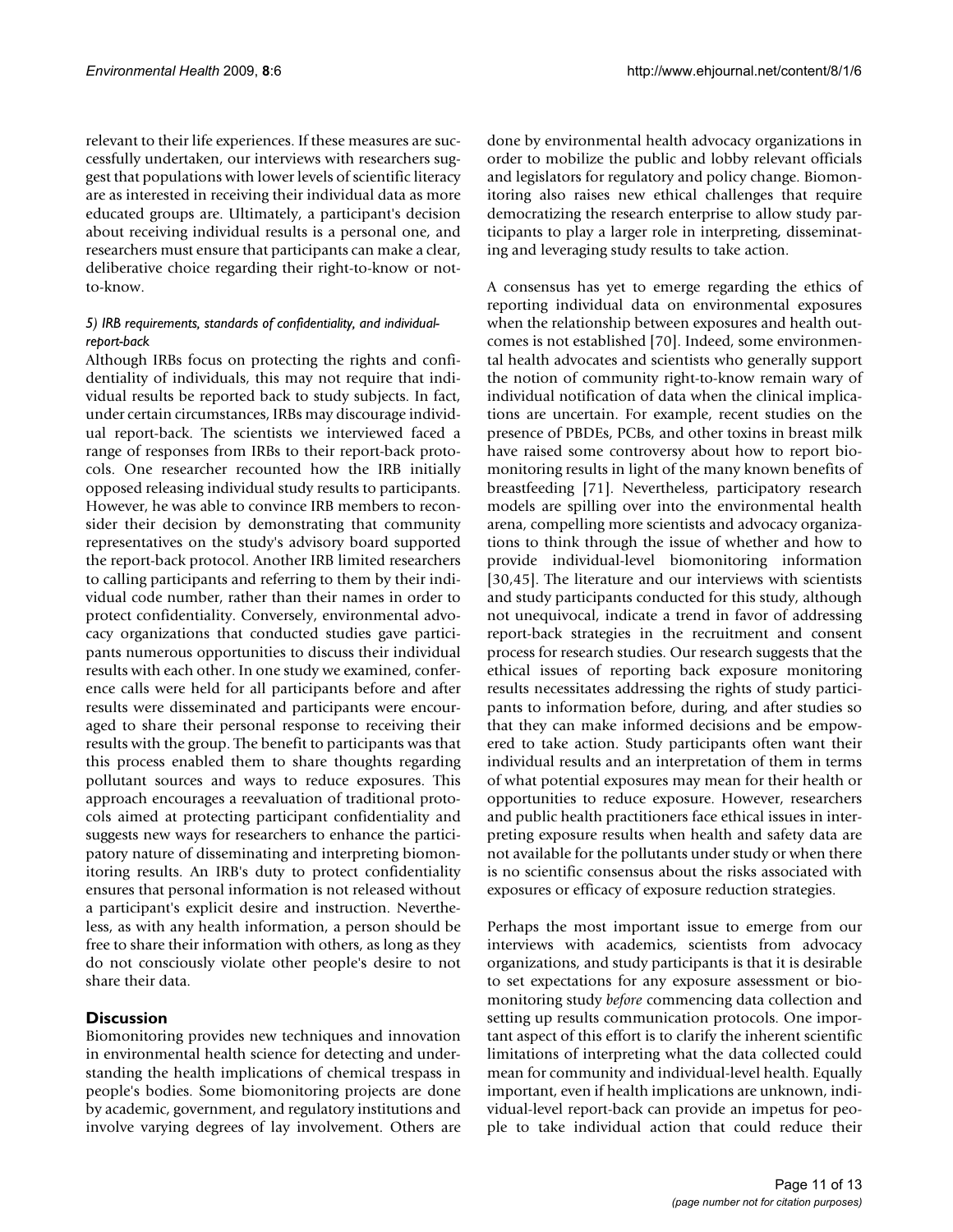exposures. It can also provide participants with opportunities to collectively leverage results to support advocacy that promotes broader biomonitoring efforts to fully understand population variability in exposures, or interventions that promote more protective regulation or toxics use reduction.

#### **Conclusion**

Much of the new biomonitoring work involves informing individuals of their chemical exposures, and the proliferation of individual report-back approaches discussed here represents a departure from traditional models of reporting aggregate study results in ways that are limited to academic settings, such as professional meetings and peerreviewed publications. Of note is the increased effort among scientists to report chemical exposures whose clinical significance may not be fully known. There is a need for guidance on the ethical responsibilities associated with communicating individual and community-level data. Our research suggests that much of this guidance cannot solely come from the established arbiters of clinical and research practice, nor from government health officials, but must also include communities engaged in research collaboratives that have developed new standards of ethical report-back and participatory science practice.

#### **Abbreviations**

CDC: Centers for Disease Control; NIOSH: National Institute of Occupational Safety and Health; EPA: Environmental Protection Agency; PBDEs: polybrominated diphenyl ethers; PFOA: perfluoroctanoate; PCBs: polychlorinated biphenyls; CBPR: community-based participatory research; EWG: Environmental Working Group; U.S: United States; IRB: Institutional Review Board.

#### **Competing interests**

The authors declare that they have no competing interests.

#### **Authors' contributions**

RMF, JGB, PB, and RAR originated the research to explore individual report-back in exposure studies. RMF conceived, designed, and implemented this study, led the writing, conducted some of the interviews, and analyzed interviews. JGB helped with the study design, analysis of interviews, and drafting of the manuscript. PB designed and implemented the study, analyzed interviews, and assisted with writing. RGA conducted most of the interviews, and participated in revisions of the manuscript. RAR assisted with analysis of the interviews and participated with the writing. CP assisted with interviews and provided critical input on the manuscript.

#### **Acknowledgements**

This research is supported by grants from the National Institute of Environmental Health Sciences (1 R25 ES013258-01), the National Science Foundation (SES-0450837 and SES-0822724), the National Heart, Blood, and Lung Institute (T15 HL069792), and the UC Berkeley Center for Environmental Public Health Tracking, Cooperative Agreement Number U50/ CCU922409 with the Centers for Disease Control and Prevention. Thanks to Maggie Frye for conducting interviews, and to Alison Cohen and Ruth Simpson for their valuable editorial assistance on this manuscript. Thanks to Crystal Adams, Alissa Cordner, Elizabeth Hoover, Mercedes Lyson, and Laura Senier for helpful comments on the manuscript.

#### **References**

- 1. Sarker P: **Worried locals seek blood testing: Richmond neighbors fear toxic contaminants.** *San Francisco Chronicle. San Francisco* 2000:A20.
- 2. Doyle J: **Trespass Against Us: Dow Chemical and the Toxic Century.** Monroe, ME: Common Courage Press/Environmental Health Fund; 2004.
- Pausentbach D, Galbraith D: [Biomonitoring: is body burden rel](http://www.ncbi.nlm.nih.gov/entrez/query.fcgi?cmd=Retrieve&db=PubMed&dopt=Abstract&list_uids=16473444)**[evant to public health?](http://www.ncbi.nlm.nih.gov/entrez/query.fcgi?cmd=Retrieve&db=PubMed&dopt=Abstract&list_uids=16473444)** *Regul Toxicol Pharmacol* 2006, **44:**249-261.
- 4. Sexton K, Needham L, Pirkle |: **Human biomonitoring of environmental chemicals: measuring chemicals in human tissues is the "gold standard" for assessing exposure to pollution.** *Am Sci* 2004, **92:**38-41.
- 5. DeCaprio A: **Biomarkers: coming of age for environmental** health and risk assessment. **31:**1837-1848.
- 6. Morello-Frosch R: **[The politics of reproductive hazards in the](http://www.ncbi.nlm.nih.gov/entrez/query.fcgi?cmd=Retrieve&db=PubMed&dopt=Abstract&list_uids=9285279) [workplace: class, gender, and the history of occupational](http://www.ncbi.nlm.nih.gov/entrez/query.fcgi?cmd=Retrieve&db=PubMed&dopt=Abstract&list_uids=9285279) [lead exposure.](http://www.ncbi.nlm.nih.gov/entrez/query.fcgi?cmd=Retrieve&db=PubMed&dopt=Abstract&list_uids=9285279)** *Int J Health Serv* 1997, **27:**501-521.
- 7. Jackson R, Locke P, Pirkle J, Thompson F, Sussman D: **[Will biomon](http://www.ncbi.nlm.nih.gov/entrez/query.fcgi?cmd=Retrieve&db=PubMed&dopt=Abstract&list_uids=12508523)[itoring change the way we regulate toxic chemicals?](http://www.ncbi.nlm.nih.gov/entrez/query.fcgi?cmd=Retrieve&db=PubMed&dopt=Abstract&list_uids=12508523)** *J Law Med Ethics* 2002, **30:**177-183.
- 8. Greene A, Morello-Frosch R, Shenassa ED: **[Inadequate prenatal](http://www.ncbi.nlm.nih.gov/entrez/query.fcgi?cmd=Retrieve&db=PubMed&dopt=Abstract&list_uids=17278408) [care and elevated blood lead levels among children born in](http://www.ncbi.nlm.nih.gov/entrez/query.fcgi?cmd=Retrieve&db=PubMed&dopt=Abstract&list_uids=17278408) [Providence, Rhode Island: a population-based study.](http://www.ncbi.nlm.nih.gov/entrez/query.fcgi?cmd=Retrieve&db=PubMed&dopt=Abstract&list_uids=17278408)** *Public Health Rep* 2006, **121:**729-736.
- 9. National Academy of Sciences: *Human Biomonitoring for Environmental Chemicals. Washington, DC* 2006.
- 10. Lioy PJ, Freeman NC, Millette JR: **[Dust: a metric for use in resi](http://www.ncbi.nlm.nih.gov/entrez/query.fcgi?cmd=Retrieve&db=PubMed&dopt=Abstract&list_uids=12361921)[dential and building exposure assessment and source charac](http://www.ncbi.nlm.nih.gov/entrez/query.fcgi?cmd=Retrieve&db=PubMed&dopt=Abstract&list_uids=12361921)[terization.](http://www.ncbi.nlm.nih.gov/entrez/query.fcgi?cmd=Retrieve&db=PubMed&dopt=Abstract&list_uids=12361921)** *Environ Health Perspect* 2002, **110:**969-983.
- 11. Rudel RA, Camann DE, Spengler JD, Korn LR, Brody JG: **[Phthalates,](http://www.ncbi.nlm.nih.gov/entrez/query.fcgi?cmd=Retrieve&db=PubMed&dopt=Abstract&list_uids=14594359) [alkylphenols, pesticides, polybrominated diphenyl ethers,](http://www.ncbi.nlm.nih.gov/entrez/query.fcgi?cmd=Retrieve&db=PubMed&dopt=Abstract&list_uids=14594359) and other endocrine-disrupting compounds in indoor air and [dust.](http://www.ncbi.nlm.nih.gov/entrez/query.fcgi?cmd=Retrieve&db=PubMed&dopt=Abstract&list_uids=14594359)** *Environ Sci Technol* 2003, **37:**4543-4553.
- 12. Goldstein BD: **[Advances in risk assessment and communica](http://www.ncbi.nlm.nih.gov/entrez/query.fcgi?cmd=Retrieve&db=PubMed&dopt=Abstract&list_uids=15760284)[tion.](http://www.ncbi.nlm.nih.gov/entrez/query.fcgi?cmd=Retrieve&db=PubMed&dopt=Abstract&list_uids=15760284)** *Annu Rev Public Health* 2005, **26:**141-163.
- 13. Metcalf SW, Orloff KG: **[Biomarkers of exposure in community](http://www.ncbi.nlm.nih.gov/entrez/query.fcgi?cmd=Retrieve&db=PubMed&dopt=Abstract&list_uids=15192864) [settings.](http://www.ncbi.nlm.nih.gov/entrez/query.fcgi?cmd=Retrieve&db=PubMed&dopt=Abstract&list_uids=15192864)** *J Toxicol Environ Health A* 2004, **67:**715-726.
- 14. Hooper K, She J: **[Lessons from the polybrominated diphenyl](http://www.ncbi.nlm.nih.gov/entrez/query.fcgi?cmd=Retrieve&db=PubMed&dopt=Abstract&list_uids=12515688) [ethers \(PBDEs\): precautionary principle, primary preven](http://www.ncbi.nlm.nih.gov/entrez/query.fcgi?cmd=Retrieve&db=PubMed&dopt=Abstract&list_uids=12515688)tion, and the value of community-based body-burden moni**[toring using breast milk.](http://www.ncbi.nlm.nih.gov/entrez/query.fcgi?cmd=Retrieve&db=PubMed&dopt=Abstract&list_uids=12515688) **111:**109-114.
- 15. Fischer D: **What's in You?** *Oakland Tribune. Oakland, CA* 2005.
- 16. Whyatt RM, Rauh V, Barr DB, Camann DE, Andrews HF, Garfinkel R, Hoepner LA, Diaz D, Dietrich J, Reyes A, *et al.*: **[Prenatal insecticide](http://www.ncbi.nlm.nih.gov/entrez/query.fcgi?cmd=Retrieve&db=PubMed&dopt=Abstract&list_uids=15238288) [exposures and birth weight and length among an urban](http://www.ncbi.nlm.nih.gov/entrez/query.fcgi?cmd=Retrieve&db=PubMed&dopt=Abstract&list_uids=15238288) [minority cohort.](http://www.ncbi.nlm.nih.gov/entrez/query.fcgi?cmd=Retrieve&db=PubMed&dopt=Abstract&list_uids=15238288)** *Environ Health Perspect* 2004, **112:**1125-1132.
- 17. Center for Disease Control and Prevention: *The First National Report on Human Exposure to Environmental Chemicals. Atlanta* 1999.
- 18. Vastag B: **[CDC unveils first report on toxins in people.](http://www.ncbi.nlm.nih.gov/entrez/query.fcgi?cmd=Retrieve&db=PubMed&dopt=Abstract&list_uids=11308378)** *JAMA* 2001, **285:**1827-1828.
- 19. Center for Disease Control and Prevention: *Third National Report on Human Exposure to Environmental Chemicals. Atlanta* 2005.
- 20. Center for Disease Control and Prevention: *Second National Report on Human Exposure to Environmental Chemicals. Atlanta* 2003.
- 21. California, Senate: **California Environmental Contaminant Biomonitoring Program.** In *SB 1379* Sacramento: OSP; 2006.
- 22. Davis DL, Webster P: **The social context of science: cancer and the environment.** *Ann Am Acad Pol Soc Sci* 2002, **584:**13.
- 23. Wagner WE: **[Choosing ignorance in the manufacture of toxic](http://www.ncbi.nlm.nih.gov/entrez/query.fcgi?cmd=Retrieve&db=PubMed&dopt=Abstract&list_uids=10343054) [products.](http://www.ncbi.nlm.nih.gov/entrez/query.fcgi?cmd=Retrieve&db=PubMed&dopt=Abstract&list_uids=10343054)** *Cornell Law Rev* 1997, **82:**773-855.